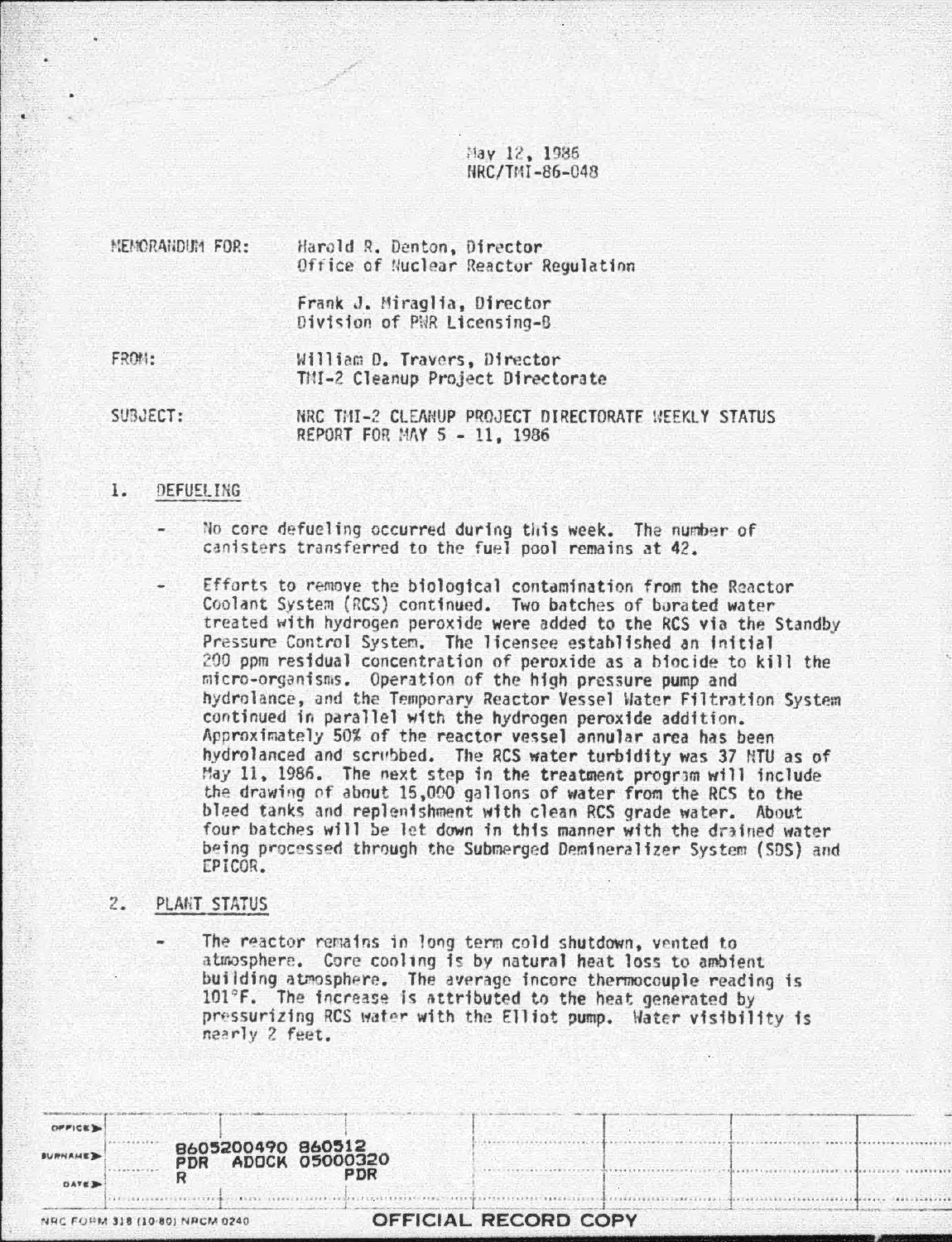Harold R. Denton Frank J. Miraglia

The airborne radioactivity on the defueling platform is about 7.0 E-7 uCi/cc Tritium and 1.9 E-11 uCi/cc particulates, predominately Cesium-137. The platform is mounted above the modified internals indexing fixture which is mounted on the reactor vessel flange. These provide water coverage of 15} feet over the core region. This water level is about 5 feet over the top of any debris canisters in the reactor vessel.

## $3.$ *VASTE HANAGEHENT*

- The SDS total processed to date is 3,937,598 gallons.
- EPICOR II is shutdown. EPICOR II total processed to date is 2,391,475 gallons.

## 4. ENVIRONMENTAL MONITORING

- US Environmental Protection Agency (EPA) sample analysis results show that THI site liquid effluents are in accordance with regulatory limits, NRC requirements, and the City of Lancaster. Agreement.
- TMI water samples taken by EPA at the plant discharge (includes THI-1 and THI-2) to the river consisted of seven daily composite samples taken from April 20 - 26, 1986. A gamma scan detected no reactor related activity above the lower limit detectability.
- The Lancaster water sample taken at the water works intake and analyzed by EPA consisted of a seven day composited sample taken from April 20 - 26, 1986. A gamma scan detected no reactor related radioactivity.
- The NRC outdoor airborne particulate sampler at the THI site collected a sample between May 1 - 8, 1986. No reactor related redioactivity was detected. Analysis showed Iodine-131 and Cesium-137 concentrations to be less than the lower limits of detectability.

#### 5. AUXILIARY AND FUEL HANDLING BUILDING ACTIVITIES

- Scabbling of floor areas on the 281' elevation continued.
- Vacuum cleaning of the 281' elevation continued.

#### $5.$ PUBLIC MEETING

The Advisory Panel on the Decontamination of TMI-2 will meet with the NRC Commissioners on June 11, 1986 at 11:00 AM. The meeting will be hold at the NRC conference room at 1717 H Street, N.W., Mashington, DC.

| DATE.   |  |  |  |  |  |  |
|---------|--|--|--|--|--|--|
| SURNAME |  |  |  |  |  |  |
| OFFICE  |  |  |  |  |  |  |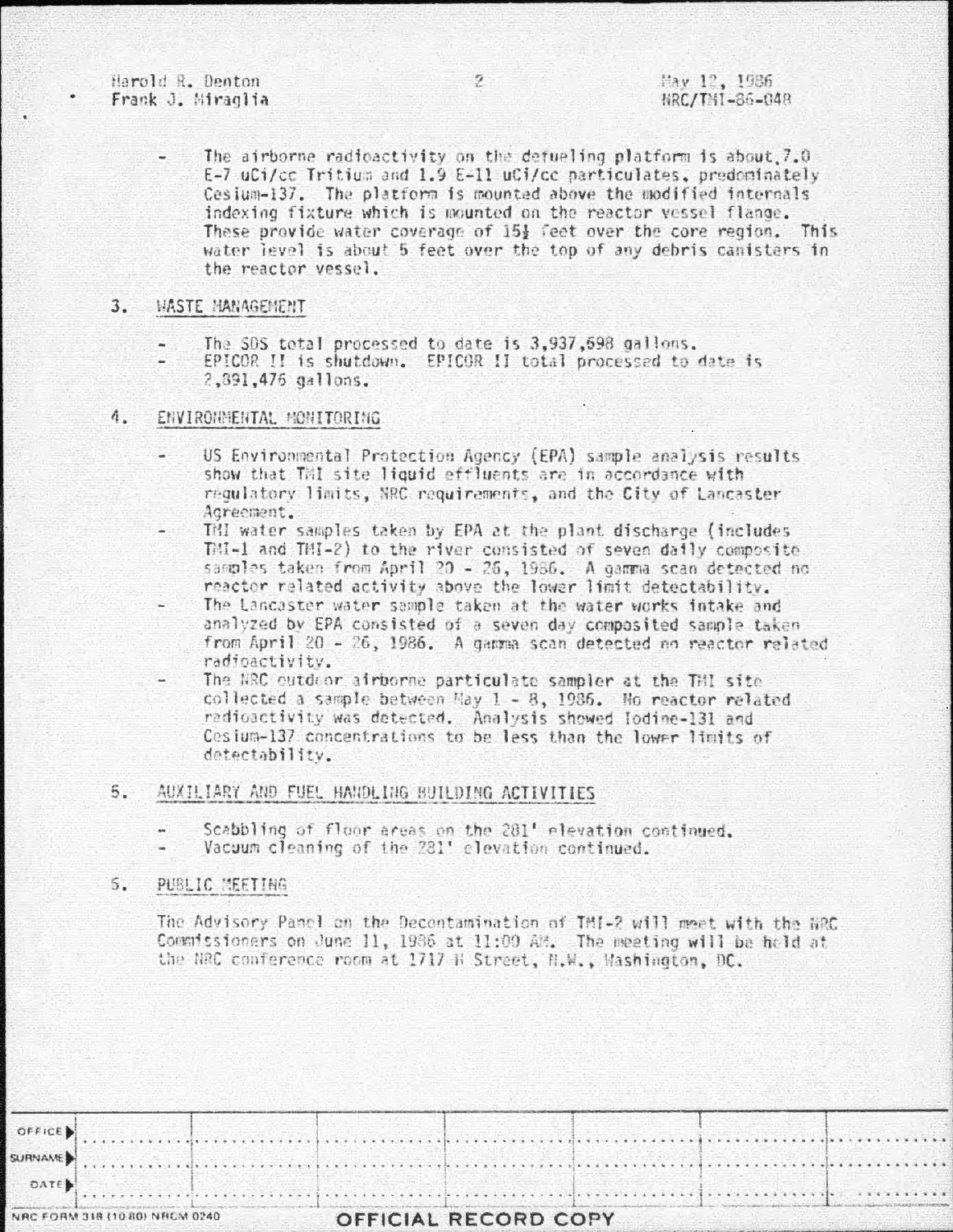Harold R. Denton Frank J. Miraglia

Hay 12, 1986 NPC/THI-36-048

## 7. NRC EVALUATIONS IN PROGRESS

- Technical Specification Change Request number 49, and 51.
- Recovery Operations Plan Change number 31, 33, 35, and 36.
- Core Stratification Safety Evaluation (Revision 3).
- Solid Maste Facility Technical Evaluation Report.
- Reactor Building Sump Criticality Safety Evaluation Report.
- Canister Handling and Preparation for Shipment Safety Evaluation Report.
- Defueling Canister Technical Evaluation Report, Revision 2.

This past week the NRC approved GPUN's safety evaluation reports for Core Stratification Sample Acquisition (Revision 1) and Modification to Penetration 536.

> original signed by Curt Cowgill for: William D. Travers Director TMI-2 Cleanup Project Directorate

|  |  | NRC FORM 318 (10-80) NRCM 0240 |  |
|--|--|--------------------------------|--|
|--|--|--------------------------------|--|

OFFICE SURNAME **DATE** 

# OFFICIAL RECORD COPY